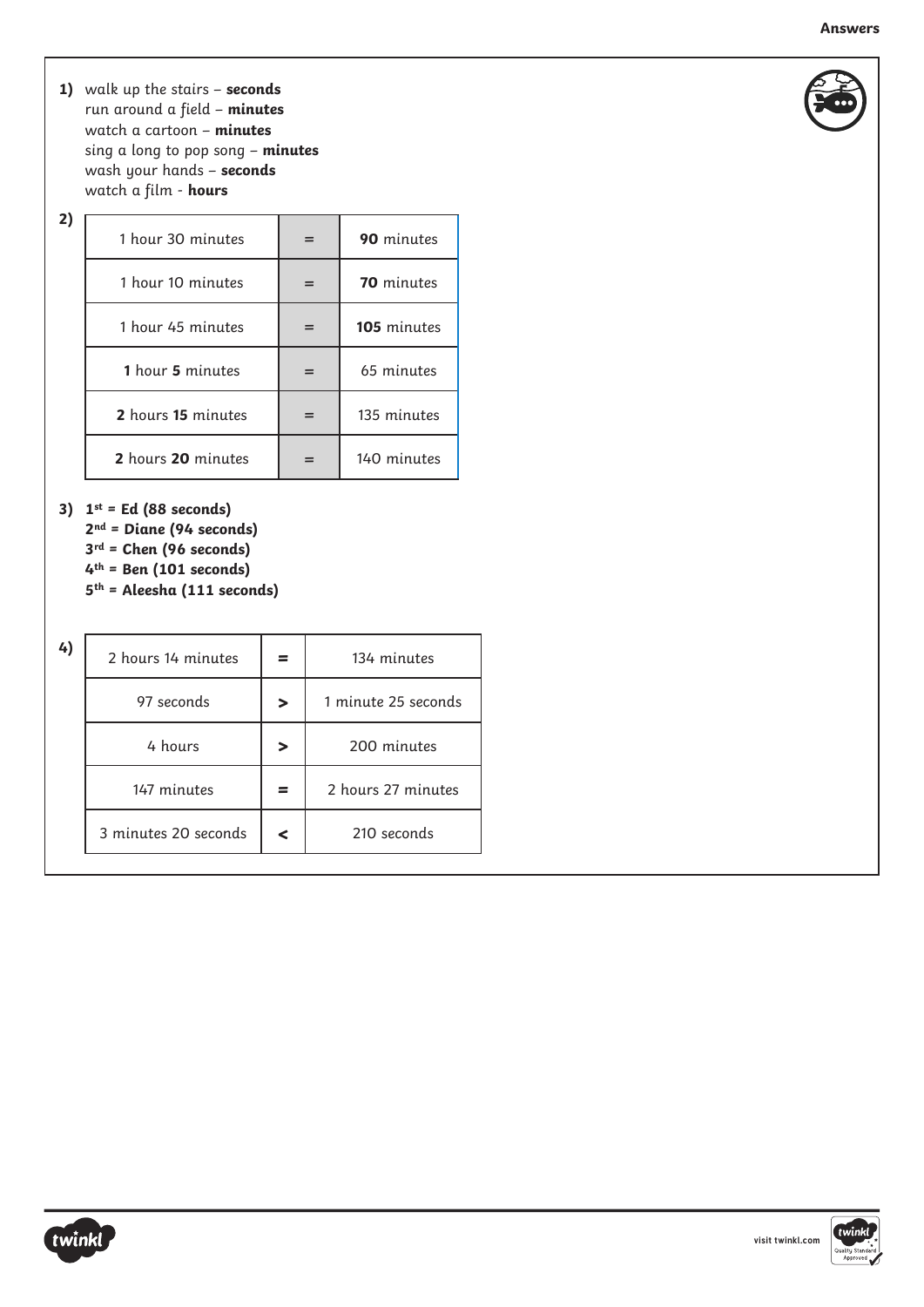- **1) Children convert to compare the times.**
	- **a) The odd one out is 1 minute 2 seconds as the others equal 90 seconds.**
	- **b) The odd one out is 314 minutes as the others equal 194 minutes.**
	- **c) The odd one out is 6 minutes as the others equal 600 seconds.**
- **2) Sarah is correct as shown when her times are converted to seconds:**
	- **length 1 = 126 seconds length 2 = 125 seconds length 3 = 117 seconds length 4 = 114 seconds length 5 = 98 seconds**
- 3) Lee is incorrect as when the reading times are converted into minutes we can see that Ling finished first and **Liana finished third.**

**Ling = 229 minutes Liana = 349 minutes Lee = 230 minutes**

**4) Children convert to compare the times.**

| $< 5\frac{1}{2}$ Minutes | > 350 Seconds          |  |
|--------------------------|------------------------|--|
| 300 seconds              | 3 minutes 50 seconds   |  |
| 5 minutes 20 seconds     | 512 seconds            |  |
| 512 seconds              | 5 minutes 55 seconds   |  |
| 251 seconds              | $5\frac{3}{4}$ minutes |  |
|                          |                        |  |